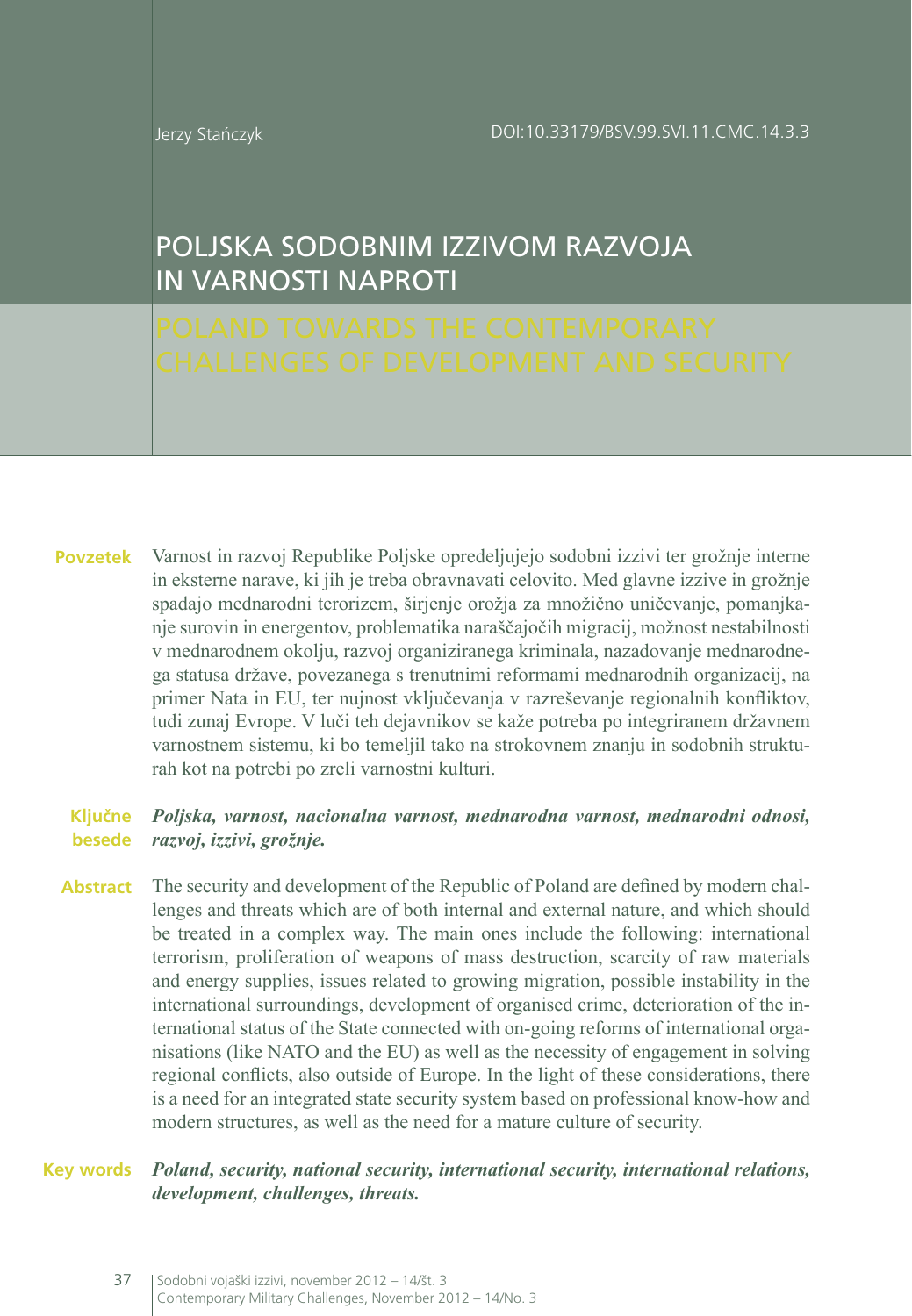The perception of safety to a large extent determines the prospects of state development. As a vital value, it has a controlling influence on the minimum fulfillment of other needs, remaining the existential interest. Safety, which is the supreme need for a single person and human communities, permanently constitutes a complex and difficult problem. Its scope is to evolve and follow the development of the emerging new trends. New threats are determined by the development of civilization – both the scientific and technological change and changes in individual and social consciousness. So, the number of isolated areas of security is growing and the interrelation between its different components and its dimensions can be perceived. Having in mind the multidimensionality of security, the following should be remembered: the broad scope of subjective and spatial aspects, interdisciplinary researches on it, the interdepartmental cooperation in the matter of practical tasks of the state, the relationship between the subjective aspects, as well as its dynamic dimension. **Introduction**

### **1 THE MODERN MEANING OF SECURITY**

The modern meaning of security assumes its broad treatment, well beyond military matters (Stańczyk, 1996; Buzan, 1991: 19-20). Based on the criteria, the subjective spectrum of security covers the following issues: military, political, economic, ecological, social, cultural, information technology and others. It is implemented in the interwoven dimensions: individual, national (state) and international levels. It takes the local, sub-regional, regional, cross-regional and universal range. The subjective, objective and spatial limits of security tend to expand. The security is, both, a state and a process. It happens that the protection is individual and collective with the use of subordinate and coordinate methods.

Such a broad definition of security can be treated as a result of an equally broad vision of its threats which have also varied in dimension and nature. Considering the subjective aspect, the following threats can be perceived: military and non-military, political, economic, ecological, social, psychological, cultural and civilizational and others (Dworecki, 1994, 1996). They can be internal or external, as well as direct or indirect (Kubiak, 2000, p. 88-95). The phenomenon of modern times is that even in such a diverse typology it is difficult to recognize all of the challenges and threats to the security and clearly qualify them to appropriate groups. It results from the fact that many of the challenges and threats to security have currently both intrastate and external characters. Moreover, transnational and cross-border risks were spread after "Cold War" and their source could be often identified as non-state actors (Baylis, Smith, 2001). The modern concept of security does not imply that it is only the opposite of those risks. Its meaning joins the physical survival and ensuring the freedom of development.

The strategic goals of the security policy of modern states are not only to protect the independence, sovereignty, territorial integrity and inviolability of borders. The danger of the conquest of a country by an external force has lowered lately because any aggressive goals can be achieved without use of military means: "The goal of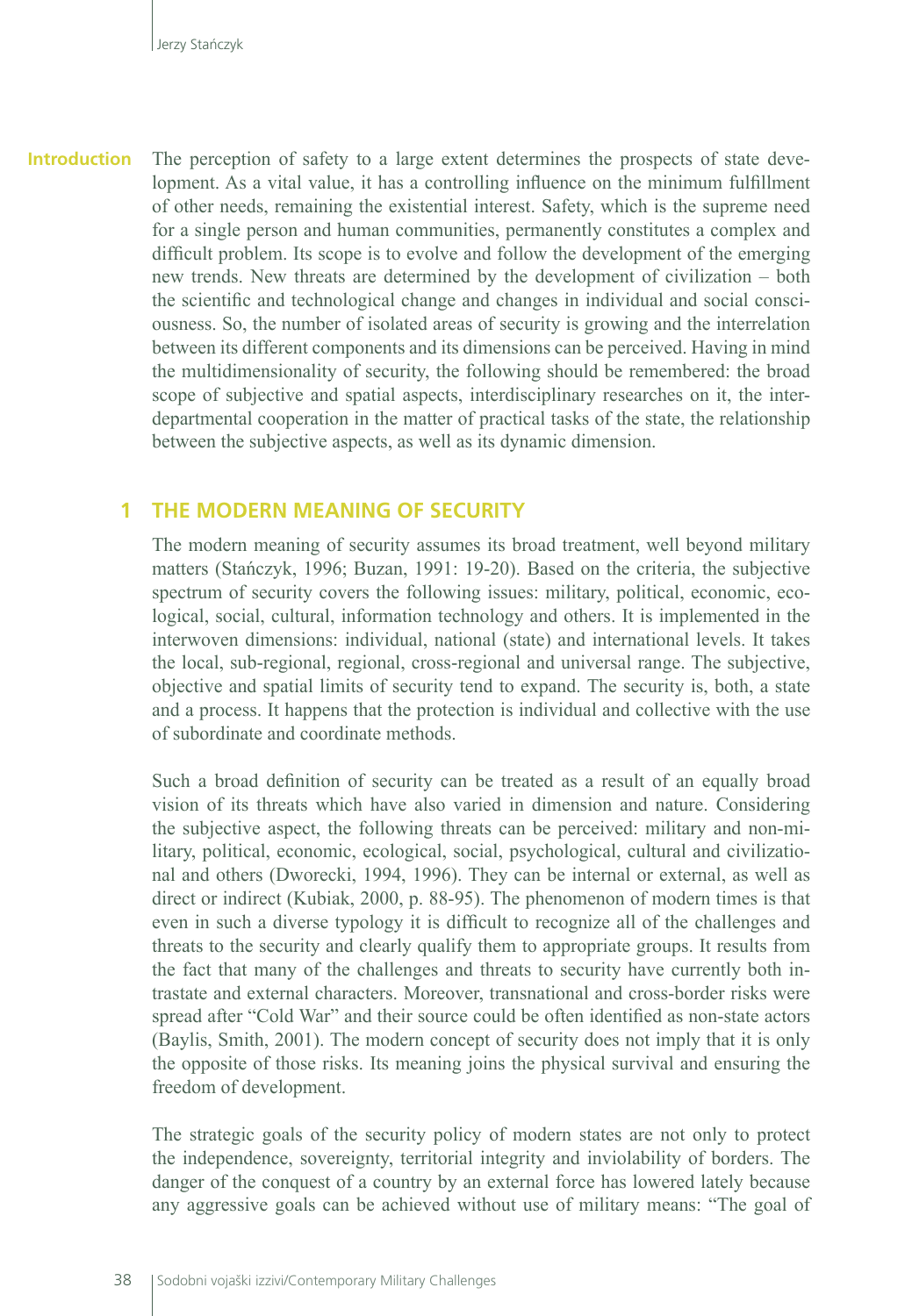attack on a state is no longer its territory, but its structure, its social status, operating institutions and the welfare of its citizens." (Donnelly, 2000-2001, 32) Reason of state remains the security protection by protecting the rights of citizens and freedoms within a particular legal order. The aim of the broadly understood security policy is also creating conditions for a comprehensive, stable socio-economic development and increasing prosperity for citizens (Stańczyk, 2011c, 5-14). The preservation of national heritage and the protection of national identity are significant as well.

Nowadays, in the conditions of deepening and expanding more and more interdependence, what is to be the national security and the sense of its existence is the ability to provide the people with appropriate conditions of existence and the development of identity among other participants in international relations. The national security is the value which enables us to understand as good as possible the meaning of the reason-of-state concept, the idea of statehood and its vital importance in the international community (Stańczyk, 2003, 87-116). The state has an obligation to defend the security of the territory and the population which lives on it, but when the state is not able to fulfill these basic functions and obligations to the nation, it may lose its attractiveness.

It is important to perceive that the state is not only the territory, population and authorities. It has a kind of intangible assets such as culture and social attitudes. It is the spiritual achievement of civilization which creates the nation's wealth but also requires protection. It cannot be forgotten when we think of the state and security. That is why the legal acts and armed forces are not the only guarantee of the national security. It should be built every day in the minds of its citizens through the responsible participation in the creation of the common good which grows over partisan differences and individual interests.

Tasks in the sphere of security policy defined in this way mean treating the policy in a comprehensive manner, taking into regard the importance and impact of various factors: political, military, economic, social, environmental, and others. In addition, the implementation of national security policies more and more requires the respect for international law and its commitments, and for the principles of conduct which are found as the result of the work of many international institutions. At the same time the universalization of values such as freedom and democracy seem to receive special importance. The value system is a more important factor than the geographical location of countries (Stańczyk, 2002a, 171-188). Modern technologies of communication in the era of information revolution define the hierarchy of states and their level of security more than the traditional determinants of economic power such as population, resources and the gross national product (Nye, Owens, 1996: 20). New indicators of the economic strength based nowadays on the consumption attractiveness increase the possible influence on the international stability (Stańczyk, 2010b). The security and development of civilizations have become mutually interdependent under the conditions of interdependence of countries in the globalizing economy and the internalization of the entire cross-section society.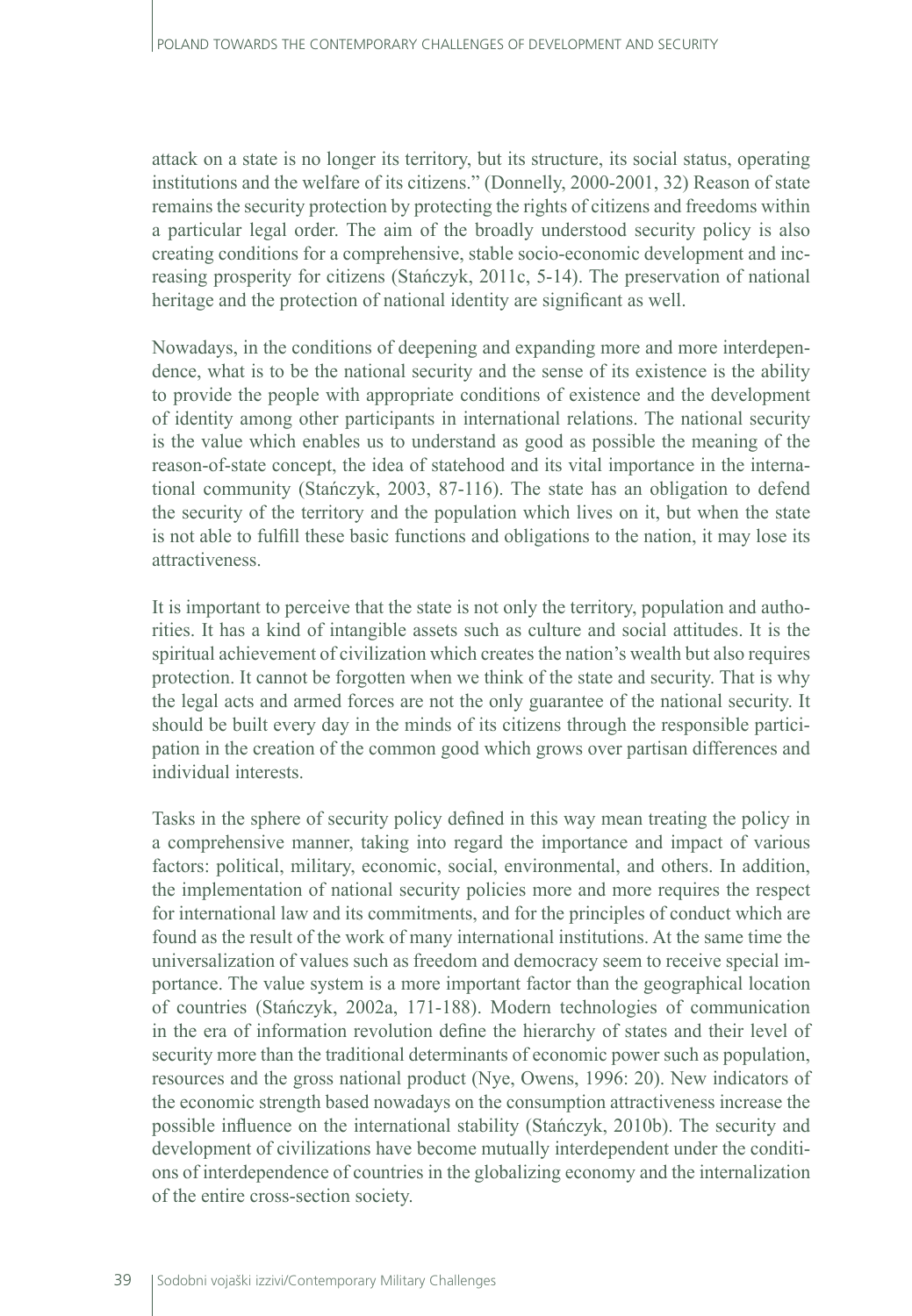## **2 CONTEMPORARY CHALLENGES AND THREATS**

It should be noted that the nature of challenges and threats to security has so far significantly changed. The world of Cold War was characterized by a high level of stability and a high level of military threat. We currently have a low level of military threat and a low stability in international relations (Rotfeld, Symonides, 2000: 13). The threat of war in Europe gave way to the following main challenges for the security of states: 1) international terrorism, 2) proliferation of weapons of mass destruction, 3) energy shortages and even energy blackmail, 4) regional and local conflicts, 5) internal destabilization and even state collapse, 6) development of organized crime, 7) increased xenophobia and social unrest on national, religious and cultural backgrounds (2003. *A Secure Europe*…; Everts, 2004).

The abovementioned challenges do not close the possible list that could be put in this directory. Broadly speaking, other items should be added: political, military, economic, social, ecological, natural, risk of supply failure, cultural, informational. Their essential feature can be described as interpenetration. They have many aspects and in most cases even non-military (in the classical meaning of armed conflict). They are related to the internal political stability, as well as social and economic stability, affecting the contemporary international stability (Żukrowska, Grącik, 2006; Stańczyk, 2008, p. 130-150). Thus, they require a response from the scope of the so-called soft security. According to the European Security Strategy adopted in 2003, great emphasis is put on risk prevention (December 12, 2003. *Europe Security Strategy*). The feature of modernity is the impact on the sources of these conflicts without the use of military means and with the use of the means like: political, economic, legal, police, intelligence, emergency response etc. Besides, they require more international than individual efforts and an integrated approach coordinated by international bodies (Buzan, 2000).

It is difficult to make their detailed analysis in this brief study. That is the reason why the most important of them will be presented in a summarized form.

International terrorism has become one of the strategic threats for many countries, including Poland. It has a global dimension today (Stańczyk, 2002b, p. 111-132). It happens that it is only a means of expressing opposition to imbalances resulting from the globalization process, culture and values of the Western world or the domination of powers in the world order. In conjunction with religious extremism and resorting to the new methods and means of killing (weaponry is not necessary, as it was demonstrated in the WTC attack in 2001) became the main cause of the so-called asymmetric threats. It poses a particular challenge that requires multilateral action involving international institutions, with operations in many areas, yet integrated. It is the escalating threat.

According to the assurances of the Polish authorities responsible for combating terrorism, we cannot perceive the real threat of terrorist attack in Poland now (*Reports.*  2007). Anyway, we cannot forget that Poland is actively involved in anti-terrorist coalition and Polish soldiers are present in Afghanistan (previously in Iraq). Therefore,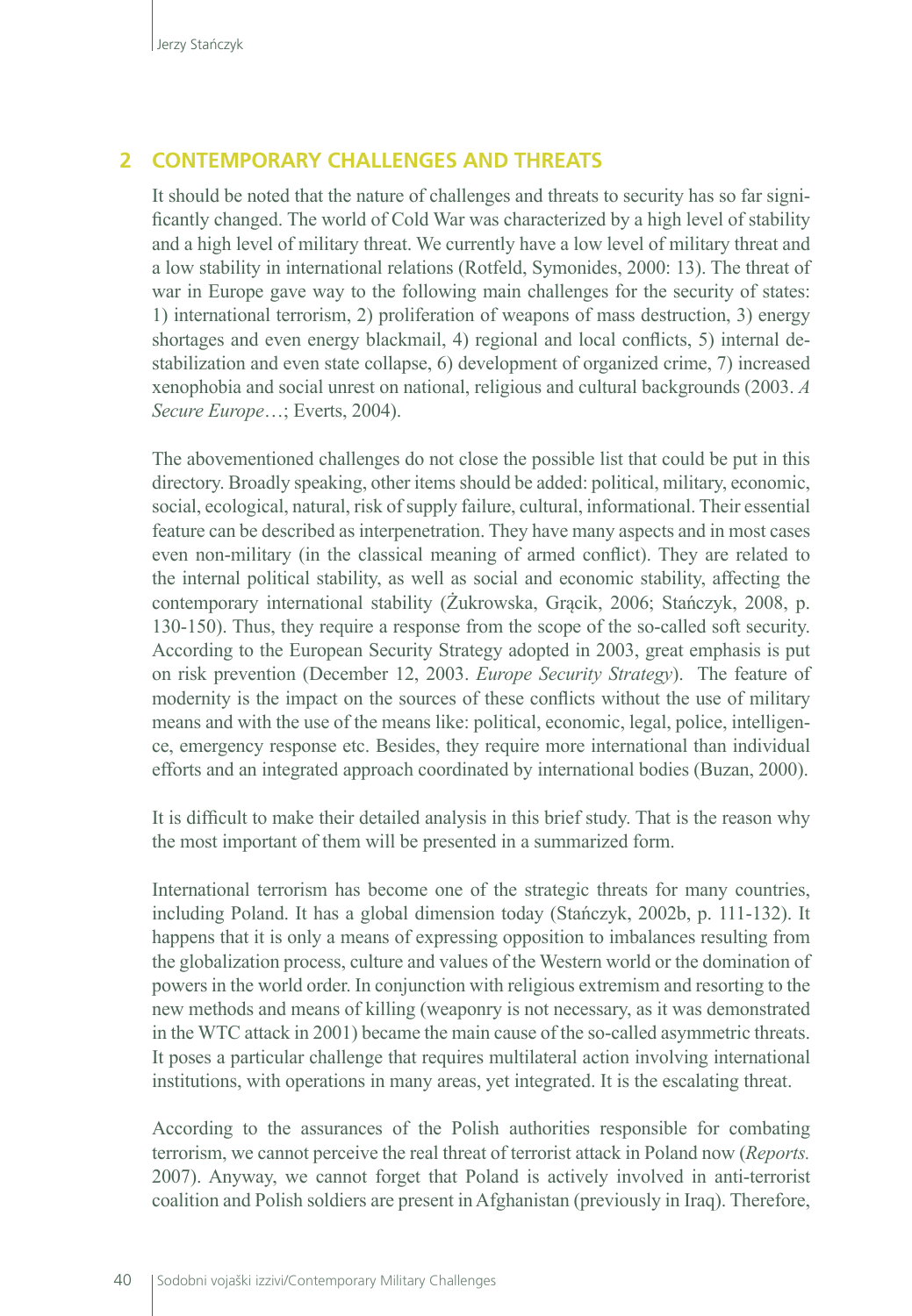we should be aware of the fact that Poland and its citizens are not free from danger flowing from global terrorism. International events such as terrorist attacks in Madrid and London did not increase the risk in Poland. However, the situation may change when Poland becomes an attractive country for terrorist groups. The EURO 2012 in Poland was undoubtedly an event which would encourage the groups. The international nature of the championship, massive media coverage and large groups of people, both football players and fans could have been an incentive for terrorist organizations always seeking after as much attention as possible. The 2012 UEFA European Football Championship clearly showed that the preparation time had not been devoted only to build football stadiums, but also to ensure the safety for all participants of that meeting.

The threat of proliferation of weapons of mass destruction (known since the end of "Cold War") today gains additional importance in connection with the development of international terrorism (Stańczyk, 2004, p. 73-82; Stańczyk, 2005b, p. 204-215). The components of weapons of mass destruction have become broadly available today and so has the necessary technological knowledge. This applies not only to nuclear weapons, but also to various forms of biological and chemical weapons, such as the use of biotechnology and nanotechnology. The transportation and smuggling of these weapons have become easier owing to their miniaturization. In relation to the instability occurring in many parts of the world (also in the European neighborhood – the Middle East), the proliferation takes the form of a new "arms race".

The state should pay particular attention to the stability in its immediate vicinity. Regional and local conflicts are no longer a factor that can directly or indirectly threaten the security of Poland (Stańczyk, 2005a, p. 25-56). However, we have to deal with the manifestations of political instability beyond the eastern border. They can potentially promote the development of xenophobia and extremism; organize crime, illicit arms trafficking, uncontrolled migration and proliferation of weapons of mass destruction. The need is without doubt to strengthen the democracy in Polish environment. The democracy helps us make collective efforts for security, including the prevention of potential crises.

Preventive measures are not new to the prevention of the development of terrorism, proliferation and regional conflicts. The influence of globalization on the perception of challenges and risks, however, is a new phenomenon. It motivates to analyze and counter the threats not coming from the close neighborhood, such as the proliferation of weapons of mass destruction in the Middle East or even the nuclear threat from North Korea (Simpson, 2003). In this context, Poland faced the problem of response to the U.S. proposal to install the components of missile defense system on its territory. It could affect Poland's international relations, especially the relations with the Russian Federation.

The important fact is that the security is getting a broad economic dimension today. The economy, however, increasingly affects the safety issues of states in the globalizing world. It should be referred to the economic potential of the state, its financial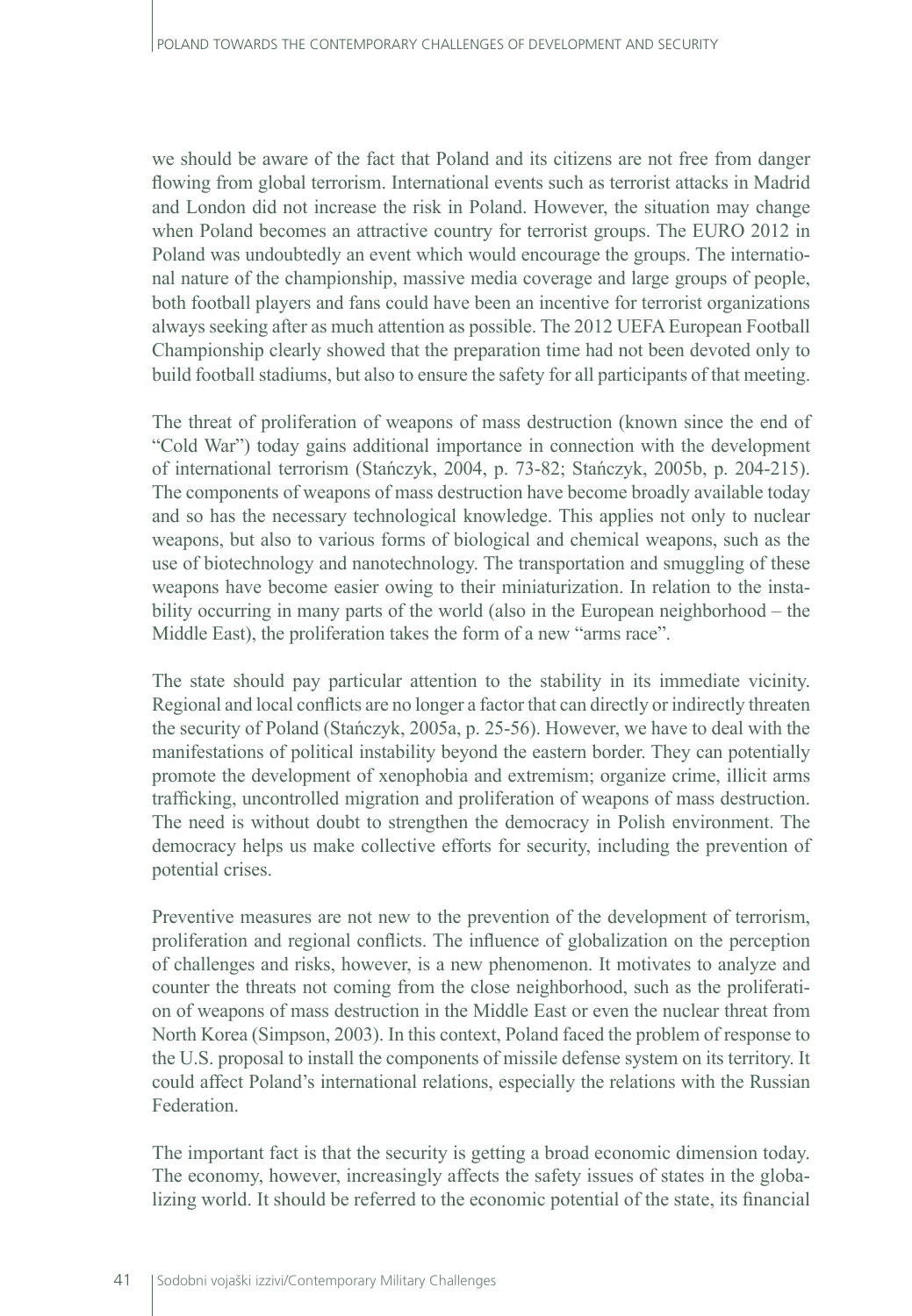stability and the quantity and quality of resources spent on the defense. The stability and predictability of the economic environment of neighboring countries and major trading and financial partners play meaningful roles as well. Hence, it is important to support the economic transformation processes going towards the liberalization of economy and democratic political changes (Stańczyk, 2011b, p. 42-50). It is also important to maintain the stability and transparency of international financial relations.

The provision of energy security is another meaningful element of the economic security. The growing Polish energy deficit manifested by its decreasing rate of self- -sufficiency is perceived as a problem. It requires the diversification and protection of main imported energy sources – oil and natural gas. This is the reason why long– term energy supplies and their new sources among different countries are needed. At the same time, it is necessary to provide technical conditions for the storage of energy – the creation of strategic reserve. The dependence on raw materials and energy supplies from Russia can threaten, in conditions of instability in the world, the economic and political security as well. The raw material and energy shortages influence the economic security, but they can also initiate political blackmail.

The social security problems resulting from the high rate of unemployment, an aging population and the high immigration in recent years are important as well. These processes affect the underestimated sphere of demographic security which can be manifested in yet unknown economic and social problems, including threats to cultural identity (Kuźniar, 2006, p. 8).

The development of organized crime is one of the major security threats to modern states. It applies both to the cross–border perspective of this phenomenon, the regional spread of the organized crime from places characterized by the absence of the rule of law as well as a kind of import of the criminal activity (drug/human/ arms trafficking, illegal transfer of immigrants) (Stańczyk, 2001, p. 79-83). Thus, we are dealing here with a specific interpretation on internal and external spheres of its influence, relations with terrorism, weakening of state structures and the induction of social and even international conflicts.

Corruption, organized crime and terrorism have become new security threats today, more difficult to define than the military. This is the reason why it is harder to counter them. The fight against these threats is not easy especially in democratic countries. Sometimes it can happen that the methods and means deployed to counter the new threats may produce effects far more detrimental to the security – among others – in the dimension of respect for human rights and freedoms.

The increase in xenophobia and social unrest because of national, religious and cultural differences is another challenge to the security of modern states different from the military threats of the period of "Cold War", but able to cause international unrest. They may also involve the close environment of Europe in the regions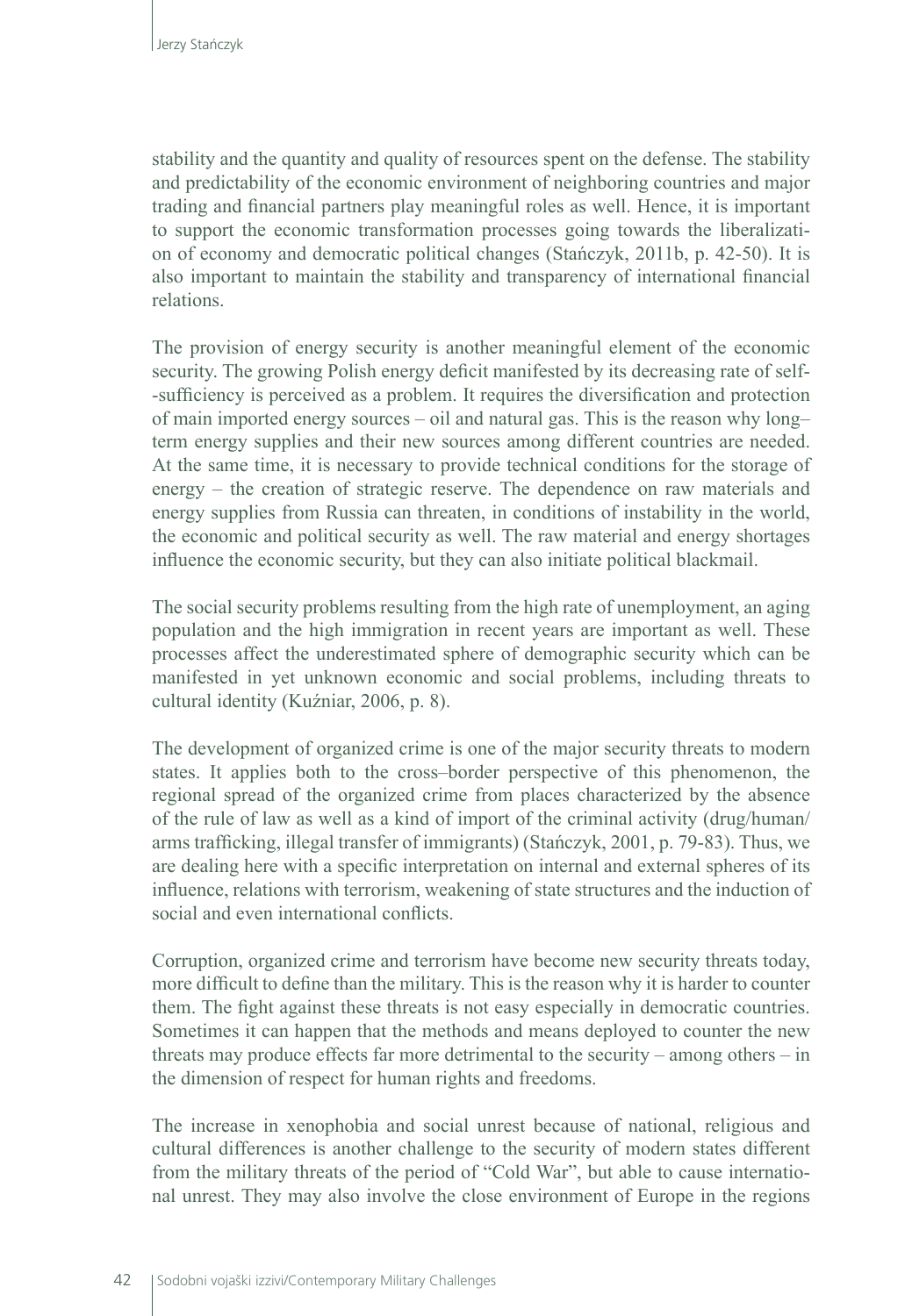of Caucasus and the Middle East from where the risks related to the previously mentioned challenges without use of military means can spread. Because of these facts the intercultural dialogue is needed, including the dialogue with the Muslim world. In this context, the Polish involvement to find the solution in the conflicts on the Middle East or in Afghanistan is important. It is not decided that a consensus on the issue of the Polish military involvement in high–risk missions can be reached in the future.

No less important need is the need to strengthen the unity around its own values. This is the reason why the need to preserve the transatlantic link, which connects Europe with North America within NATO, is perceived as essential in Poland (Stańczyk, 2011a, p. 71-84). The issue is very important, because the support for the North Atlantic Alliance given by the Polish society is currently in decline (since 2006, the support has dropped to 47% and it is the lowest in Europe) ("Transatlantic Trends"). The unity and identity make a bond necessary to build the European security in conditions of freedom and diversity.

Taking into regard the prospect of European security, the role and transformation of European institutions should be mentioned where the leading roles are played by the transatlantic political and defense organization – the NATO and the process of EU integration. The challenge for Poland is not only to meet the requirements of participation in these organizations, but also the determination of the Polish position on the issues of necessary reforms (Koziej, *Sojusznicze wyzwania*…).

The role of information security is increasing in the era of information revolution. The efficiency and security of communication systems and information processing play an increasingly important role in the operating structures of the state and society. However, the information security cannot be misused to justify the state control of information flow. In the sphere of international security globalization manifests itself in – among others – growing interdependence, the growing importance of information technology and mass media. The better time for reaction to the ongoing events is caused by it. The participants of international relations can use the increasing interdependence of contemporary states and international institutions (including the defensive alliances) on the operation of information systems and in extreme cases they can take actions aimed at the destruction of the systems to balance the advantages of traditional weaponry. These are the new security challenges, requiring unconventional action.

Counteraction to the political manipulation of security threats becomes no less important (Stańczyk, 2010a, p. 437-444). "They can be real, but may illustrate how the political manipulation, exaggeration or misunderstanding reduces the ability to overcome them." (Donnelly, 2000-2001, p. 34) It influences directly the activity of secret services. Gathering and evaluation of the information on the development of international political and economic relations are parts of the security policy of modern states. Secret services carry out projects related to counterintelligence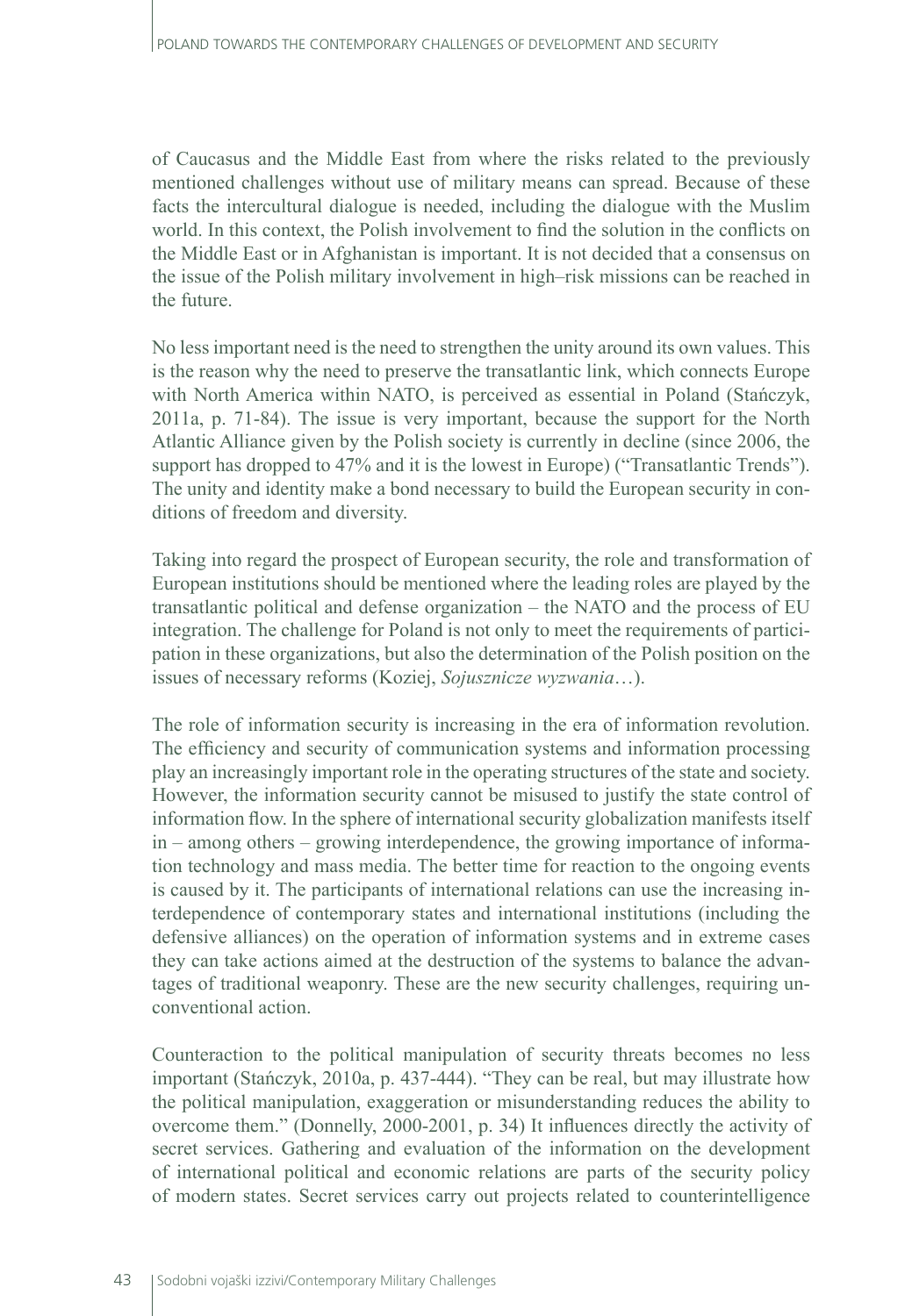protection in the area of responsibility for the operation of the strategic elements of the economic and defense infrastructure. Besides, the secret services acting in the state structure along with the police and other agencies take part in the fight against threats to the security of the state and its citizens (cross–border threats – among others – are included).

## **3 THE NEED FOR AN INTEGRATED SYSTEM OF NATIONAL SECURITY**

Due to the changes in the nature of contemporary challenges and threats, it has become clear that not only the army and defense are responsible for the national security. They are only components of the national security system. The important feature of the contemporary strategic thinking about security is the perception of its non–military factors and early prevention before the crisis can be developed (internal or international). (Crocker, Hampson, Aall, 2001) For this reason, we perceive the need in Poland for the strategic review of national security, in the broader scope than the strategic defense review (*General information*…). We should take into account that only 20% of the dangers faced today by countries can be described as a threat of war connected to the violation of territory by other countries (the other is an internal threat). The change of many existing views on the matters of defense and crisis management is needed.

When analyzing the spectrum and the specific set of challenges, it can be said that the national authorities carrying out tasks in the area of national security require reforms, so that their action could include all threats and security challenges. Many of these threats and challenges go beyond the traditional perception of safety. The Ministry of Defense and Ministry of the Interior do not fully recognize it. They work for defense and public security but this does not fully fulfill the today's understanding of national security. It can be already seen in various crisis situations.

The effective crisis management system cannot be an occasional instrument, but has to be integrated with the current system of state management. The total coordination of responsibilities and activities of all components: central institutions, units of territorial division of the country and the local government have to exist in the system. So, it is necessary for the armed forces to cooperate with the civil sphere of the state.

Eventually, the integrated national security, including civil protection and crisis management system, should be created. It would implement the close cooperation between the state authorities and the entire public and private sphere. The cooperation with the business sector would have an important role to play in it. It means that especially so called critical infrastructure in the country should be concerned (for example communication, IT). (2006. "Computerworld"...) In the effective security system, reactive to contemporary challenges, the common and active participation becomes the necessity, not only for all of the authorities, but also for other public institutions, businesses, community groups and citizens. It requires a mature culture of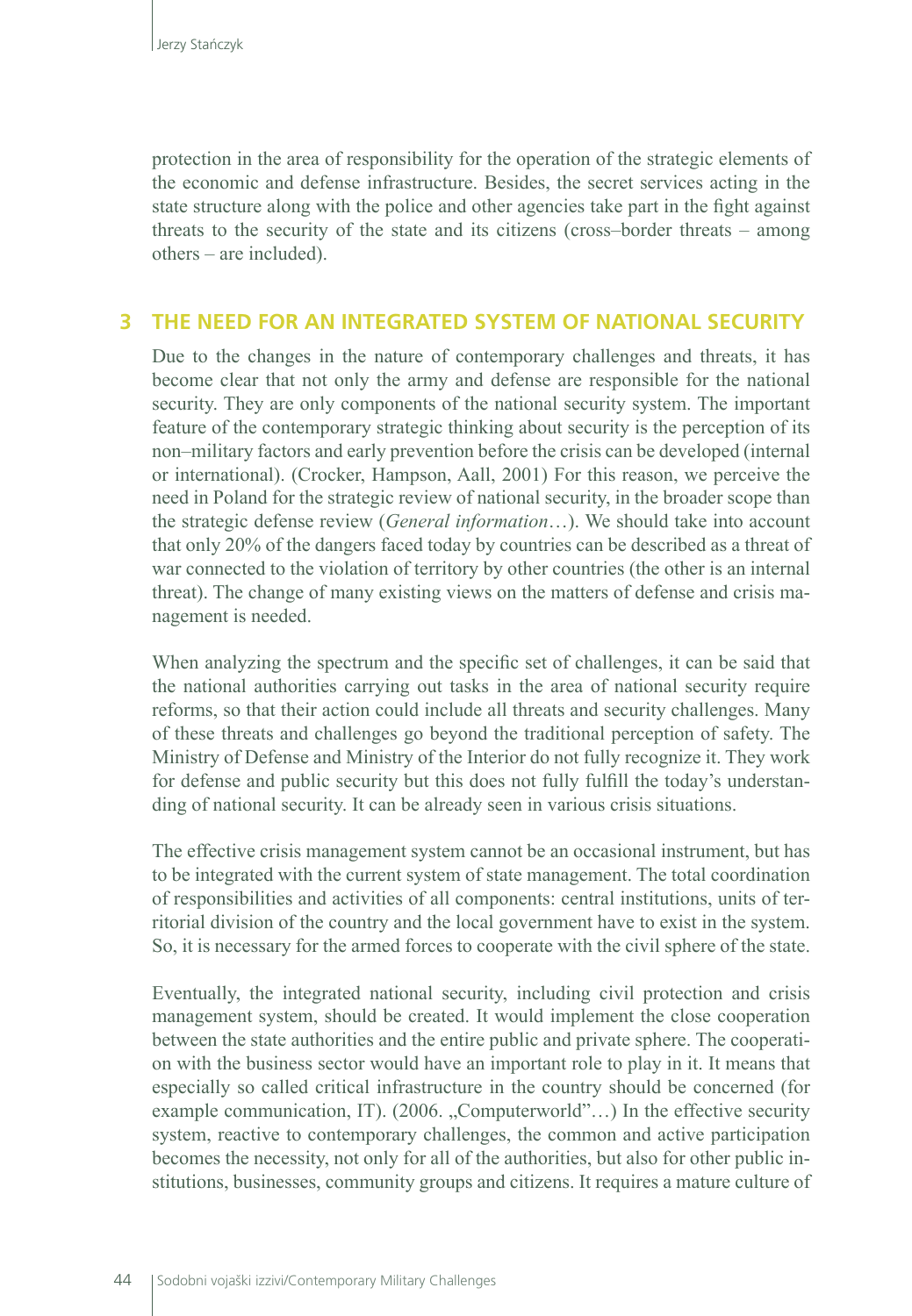security supported by education, aware participation in the life of a country and the ability to learn how to deal with crisis situations.

The security is a quite problematic area within the operation of the state structures. It is dealt with by specialized departments– mainly three of them: internal affairs, foreign affairs and defense. None of these departments is able to cope with the security challenges alone because of the broad subjective scope of security. This is the reason why tasks regarding the security challenges are executed at the interface between these departments. The qualitative change in challenges and threats to modern safety (such as – among others – terrorist threats) causes the insufficiency of this approach. Although it is highly specialized, it remains confined to departmental activities: diplomacy, military, police, intelligence and counterintelligence, border guards, rescue units, etc. Nowadays, integrated activities are needed, coordinated by a professional management system for these services at the national level (the website of the National Security Bureau in Poland…). It would ensure a coordinated use of all forces and means at the disposal of state to counter threats to the national security.

The need for comprehensive answering problems of national security can be seen, including the creation of the new integrated civil–military structure. Only such a structure can provide the coordination of activities which have to be taken by many ministries and departments to counter today's multi–dimensional threats. Conceptual, planning, coordination and control activities would be implemented within its framework. The Security would be treated comprehensively in all of its aspects: external and internal, civil and military and – at the same time – in the states of the peace, crisis and war (Koziej, *Bezpieczeństwo ponad resortami*…).

It requires the creation of appropriate organizational and staff structures subordinate to the executive branch (the president and government) which in exceptional cases concerning national security would play an overriding role in comparison to specialized departmental structures. In spite of the undertaken reforms, it should be remembered that enough space is needed to create specialized analytical and strategic centers able to interpret the results of interdisciplinary analytical work of various state departments and to verify them through academic advising.

The dynamics of contemporary development in international relations motivates us to monitor the situation constantly, to update the diagnoses regularly, and to make attempts to react comprehensively and in advance. For this reason, governments are expected to maintain professional think tanks and to develop strategies to protect safety. This is a major challenge facing Poland and we believe that the challenge should be assigned a higher rank (the website of the Polish Institute of International Affairs). The successful implementation of national security policy based on the work of think tanks, decisions of authorities, the means and mechanisms necessary for their launch will always depend on the professional preparation of the specific knowledge, experience, skills in the decision–making process and imagination. It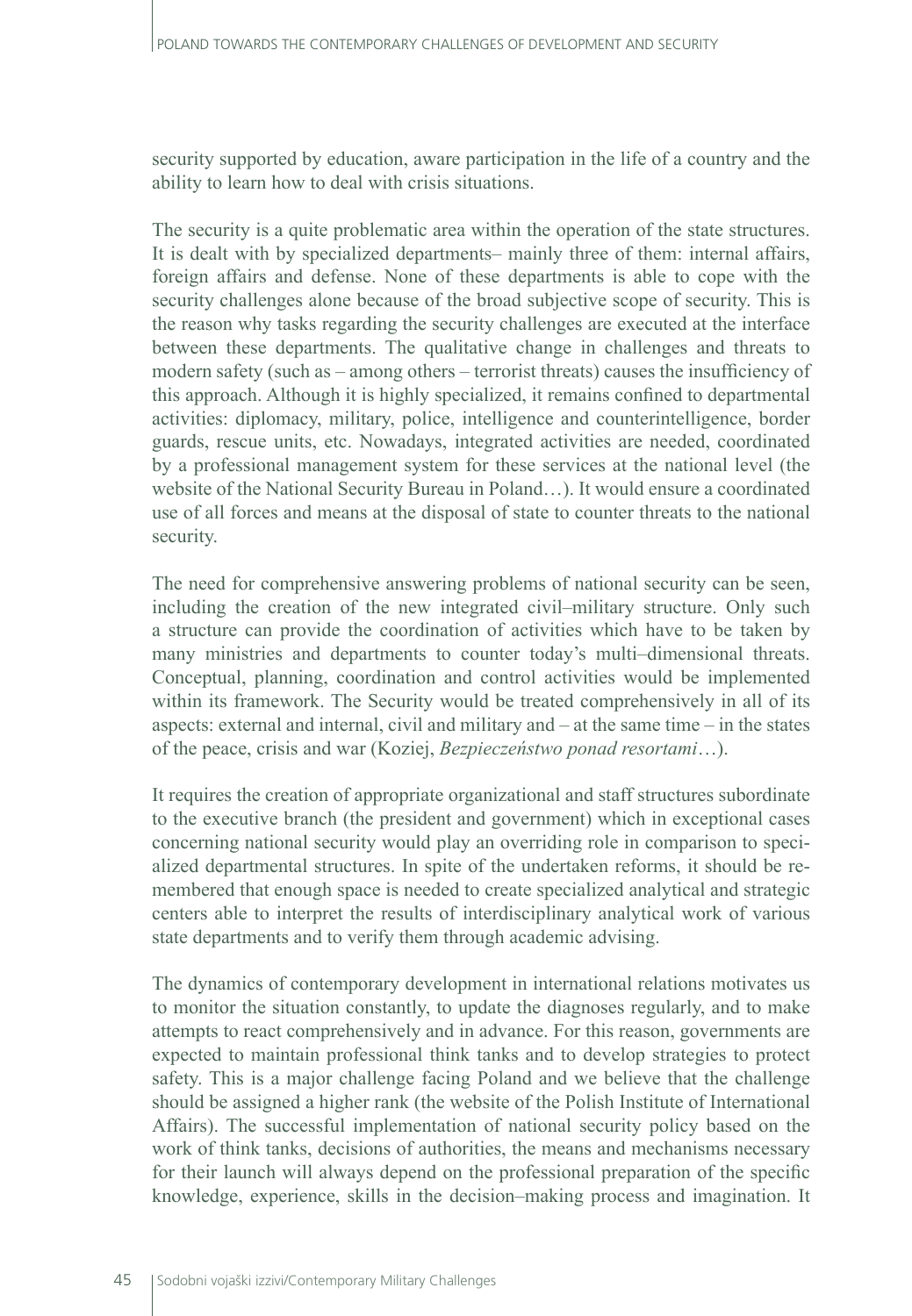requires a new approach to security issues, the education of specialists, the popularization of the presented issues and making a bold exchange of views. The implementation of national interests depends on it.

It is difficult to make a far–reaching assessment of the prospects of Polish national security because of the variability of the factors determining them. For this reason, current policies and security measures are not fully able to efficiently counteract unexpected challenges and threats. However, today we know that they are diverse and largely non–military. For this reason, responding to them requires much more non–military means than in the past. In addition, the distinction between external and internal threats and challenges to security blurs which causes – among others – the closer cooperation between political and military institutions and even taking over some of their functions by the collaboration of internal security services. The role of multilateral internal and external cooperation becomes increasingly important in such complicated conditions. **Conclusions**

> Polish security is still under the influence of the ongoing process of change of international alignment of forces in Europe and worldwide. It faces the challenges of further institutional change in Europe, the necessity of healing of transatlantic relations, stimulating the development of sub–regional and cross–border cooperation, protection of the freedom of the exchange of raw materials and energy and the fight against international terrorism. It is subject to the laws of development of international relations such as increasing interdependence and internalization. It remains no less dependent on internal factors related primarily to the directions of structural reforms but also to coalitions on the political scene. The challenges related to the national security are referred to the level of social awareness and consequently they should be a problem of our unity and identity.

#### **Bibliography**

- *1. A Secure Europe in a Better World, 2003. European Security Strategy. Paris. 2006. "Computerworld". May, 8.*
- *2. Baylis J., Smith S., 2001. The globalization of world politics. An introduction to international relations. Oxford.*
- *3. Buzan B., 1991. People, states and fear. An agenda for international security studies in the post-cold war era. London.*
- *4. Buzan B., 2000. The concept complex security theory. "COPRI Working Paper". Copenhagen.*
- *5. Crocker Ch. A., Hampson F. O., Aall P. (eds.), 2001. Turbulent Peace. The Challenge of managing international conflict. Washington.*
- *6. December, 12, 2003. Europe Security Strategy. Brussels. The European Council.*
- 7. Donnelly Ch., Winter 2000-2001. Rethinking security. "NATO Review".
- *8. Dworecki S., 1994. Zagrożenia bezpieczeństwa państwa. Warszawa.*
- *9. Dworecki S., 1996. Od konfliktu do wojny. Warszawa.*
- *10. Everts S., Winter 2004. The EU's New Security Strategy is an Important Step Forward. "European Affairs".*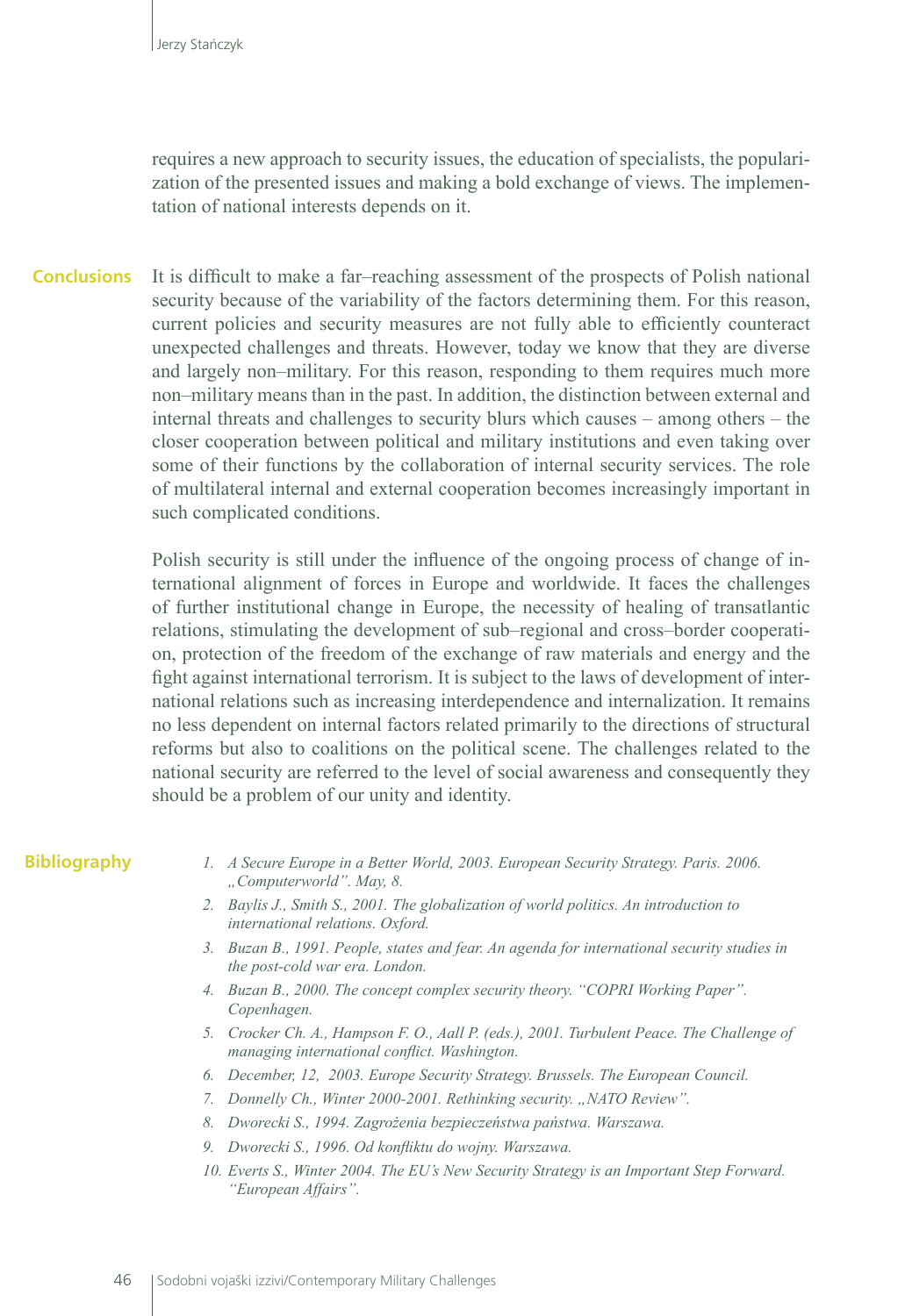- *11. General information on the National Security Strategic Review in Poland: http://en.bbn. gov.pl/portal/en/59/47/General\_information\_on\_NSSR.html (7 November 2012).*
- *12. Koziej S., Bezpieczeństwo ponad resortami. "Rzeczpospolita", http://www. rzeczpospolita.pl/gazeta/wydanie\_050726/publicystyka/publicystyka\_a\_10.html (17 April 2010).*
- *13. Koziej S., Sojusznicze wyzwania dla bezpieczeństwa Polski, http://www1.aon.edu.pl/ zen2/index.php?option=content&task=view&id=574 (27 May 2011).*
- *14. Kubiak M., 2000. Współczesne zagrożenia bezpieczeństwa narodowego Polski. "Wojsko i Wychowanie". No. 6.*
- *15. Kuźniar R., 2006. Bezpieczeństwo po pierwsze, nie szkodzić. "Polski Przegląd Dyplomatyczny". No. 5.*
- *16. Nye J. S., Owens W. A., 1996. America's information edge. "Foreign Affairs". Vol. 75, no. 2.*
- *17. Reports. 2007. The Internal Security Agency, January June, http://www.abw.gov.pl/ portal/en (7 November 2012).*
- *18. Rotfeld A. D., Symonides J., 2000. Wstęp: System bezpieczeństwa oparty na współpracy i kultura pokoju, in: Zapobieganie konfliktom. Warszawa, p. 13.*
- *19. Simpson G. J., 2003. Great Powers and Outlaw States in the International Legal Order. Cambridge.*
- *20. Stańczyk J. , 1996. Współczesne pojmowanie bezpieczeństwa [Contemporary understanding of security]. Warszawa.*
- *21. Stańczyk J., 2001: Regional Cooperation in Trans-border Aspect, in: Choosen Problems of Political Geography in Central Europe. Eds J. Wendt, A. Ilies. Gdańsk: Wydawnictwo Uniwersytetu Gdańskiego, pp. 79-83.*
- *22. Stańczyk J., 2002a. Central Europe Defining Criteria and Characteristics of the Region. "The Polish Foreign Affairs Digest". Warszawa. Vol. 2, No. 2 (3), pp. 171-188.*
- *23. Stańczyk J., 2002b. The Determinants and Directions of the Polish Security Policy, in: Transformation in Central European Security Environment. Warsaw: International Visegrad Fund. National Defence University, pp. 111-132.*
- *24. Stańczyk J., 2003. The Draft of Polish Security Policy (1989–2003). "Polish Political Science Yearbook". Polish Political Science Association. Toruń: Wydawnictwo Adam Marszałek. Vol. XXXII, pp. 87-116.*
- *25. Stańczyk J., 2004. The Changes in Security's Area of Central and Eastern Europe, in: "Revista Romana de Geografie Politica" ["Romanian Review on Political Geography"]. Volum coordonat de J. Wendt. Universitatea din Oradea. Anul VI, no. 1-2, , pp. 73-82.*
- *26. Stańczyk J., 2005a. Political situation in Central and Eastern Europe in the years 2004– 2005, in: New Europe. Report on transformation. Book produced under the guidance of D. K. Rosati. XV Economic Forum, Krynica, Poland, 7-10 September, 2005. Warsaw: Instytut Wschodni. Foundation Institute for Eastern Studies, pp. 25-56.*
- *27. Stańczyk J., 2005b. Central Europe and Regional Cooperation Security Problems, in: Regioninio bendradarbiavimo saugumas. Mokslo darbu rinkinus. The Security of Regional Cooperation. Ed. A. Makštutis. Vilnius. Generolo Jono Žemaičio Lietuvos Karo Akademija. Tarptautine Organizavimo ir Valdymo Mokslo Akademija, pp. 204-215.*
- *28. Stańczyk J., 2008. The perspectives of European security the problem of unity and identity, in: Poland and Ukraine in the European Security Processes. Eds W. Gizicki, A. Podraza. Lublin : The John Paul II Catholic University of Lublin, pp. 130-150.*
- *29. Stańczyk J., 2010a. Contemporary Geopolitical Transformations in Europe in the Context of the Process of European Integration."Revista Română de Geografie Politică" ["Romanian Review on Political Geography, University of Oradea, Rumunia]. Year XII, no. 2, pp. 437-444.*